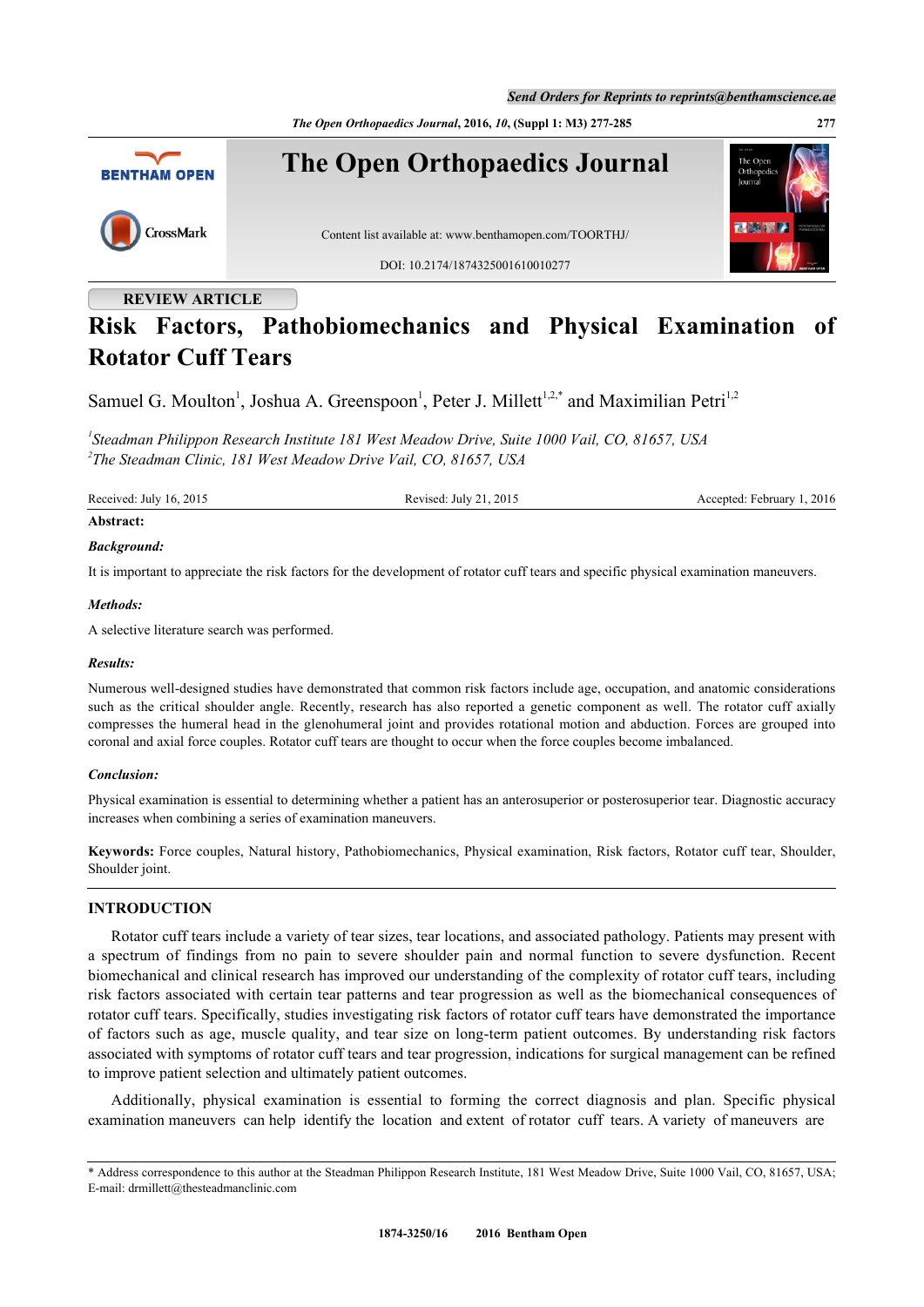reported in the literature, however certain maneuvers have been demonstrated to have better diagnostic accuracy. The purpose of this paper is to review risk factors associated with the development and progression of rotator cuff tears, present a pathobiomechanical understanding of rotator cuff tears, and present the diagnostic accuracies of specific physical examination maneuvers.

## **RISK FACTORS**

The overall prevalence of rotator cuff tears is difficult to quantify [[1](#page-6-0), [2\]](#page-6-1). However, the prevalence of rotator cuff disease does increase with age [[3\]](#page-6-2), with one estimate that 22% of patients 65 years or older have full-thickness rotator cuff tears [\[4,](#page-6-3) [5](#page-6-4)]. Yamaguchi *et al*. demonstrated this association in their series of 588 consecutive patients who presented with unilateral shoulder pain [\[6](#page-6-5)]. All 588 patients were evaluated by ultrasound for the appearance and extent of rotator cuff disease bilaterally. They found that the average age for patients with no rotator cuff tear was 48.7 years, while the average age for unilateral tears was 58.7 years and 67.8 years for patients with bilateral rotator cuff tears. Additionally, there was a 50% likelihood of a bilateral tear in patients older than 66 years of age. It is important to note that these results only represent the symptomatic patient population. Tempelhof *et al*. investigated the prevalence of rotator cuff tears in asymptomatic patients and found the same relationship with age [[7\]](#page-6-6). Among 411 asymptomatic patients, 23% had evidence of a rotator cuff tear on ultrasound. When broken down into age groups, 13 % (22 of 167) were between the age of 50 to 59 years, 20% (22 of 108) were between the age of 60 to 69 years, 31 % (22 of 87) were between the age of 70 to 79, and 51% (25 of 49) were greater than 80 years old.

Numerous studies have investigated risk factors associated with the progression of asymptomatic tears into symptomatic tears requiring treatment [[8](#page-6-7) - [11](#page-6-8)]. One common risk factor for symptomatic progression is tear size. Mall *et al*. followed 195 patients with asymptomatic rotator cuff tears annually [\[9](#page-6-9)]. They reported that pain development was associated with increase in tear size, as 40% of partial thickness tears progressed to full thickness tears in cases of newfound pain. Moosmayer *et al*. reported similar results in 50 patients with initially asymptomatic full-thickness tears [\[8](#page-6-7)]. They found at 3-year follow-up, mean tear size was significantly larger (10 mm) in newly symptomatic patients compared to the still asymptomatic patients (3.3 mm). Additionally, they reported that advanced muscle atrophy and fatty degeneration were also associated with pain development. Finally, Keener *et al*. recently reported that the risk of tear enlargement and muscle degeneration was greater in patients with full-thickness rotator cuff tears compared to partial-thickness tears, in their evaluation of 224 patients at an average of 5.1 years [\[10](#page-6-10)].

Additionally, a patient's occupation is a risk factor for both rotator cuff tears and failure after rotator cuff repairs. Occupations involving repetitive overhead lifting places stresses on the rotator cuff, which can ultimately lead to tearing. Namdari *et al.* investigated factors associated with poor outcomes following structural failure of rotator cuff repair on ultrasound [\[11\]](#page-6-8). Patients were retrospectively categorized as having poor outcomes based on postoperative American Shoulder and Elbow Surgeons (ASES) scores less than 80, while successful outcomes were considered as ASES scores  $\geq 80$ . Of the 28 patients with poor outcomes, 15 reported labor-intensive occupations. Only 2 of the 33 patients with successful outcomes reported labor-intensive occupations. No other demographic factor significantly differed between the two groups. The authors concluded that labor-intensive occupations posed a significant risk factor to patient outcomes.

While demographic factors such as age or occupation have been well cited as risk factors associated with the prevalence of rotator cuff tears, recent attention has turned to genetic factors [[12](#page-6-11) - [14](#page-6-12)]. Initial studies focused on the prevalence of rotator cuff tears among family members. Harvie *et al*. retrospectively reviewed 205 cases of fullthickness rotator cuff tears and determined the prevalence of rotator cuff tears in 129 siblings with ultrasound and compared to spouses as non-genetically related controls [[13\]](#page-6-13). They demonstrated that the relative risk of symptomatic full thickness tears was 4.65 time greater in siblings compared to spouses.

Recent studies have investigated this phenomenon at the genetic level, demonstrating the association of various genetic polymorphisms associated with rotator cuff disease. Motta *et al*. demonstrated that polymorphisms in genes, which express proteins associated with tendon healing and repair or conversely those associated with muscle and tendon degradation are associated with rotator cuff disease [\[14](#page-6-12)]. One important class of proteins involved in muscle and tendon degradation are the defensins. Motta *et al*. found that a genetic polymorphism in the *DEFB1* gene, which encodes the human β-defensin 1 protein was associated with rotator cuff disease. Additionally, genes encoding proteins involved in tendon repair were also associated with rotator cuff disease, including *HIF1* and *ESRB,* which are associated with regulation of the adaptive response to hypoxia and *FGF3, FGF10,* and *FGFR1*, which are all a part of the fibroblast cytokine family known for collagen production and turnover during tendon healing. These preliminary genetic studies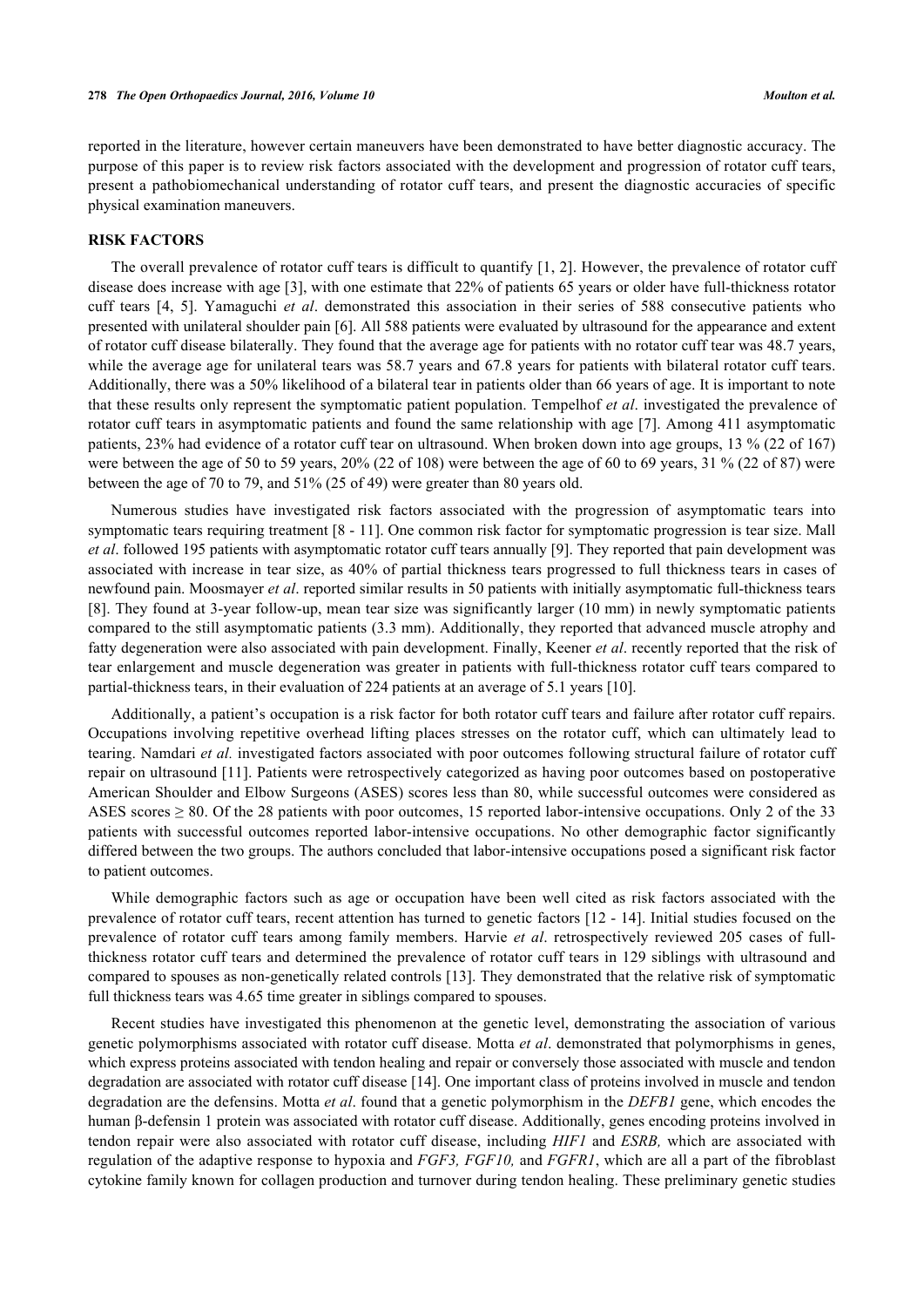demonstrate the local inherent biology of the rotator cuff may pose a role in disease and healing.

Anatomic differences are also risk factors for rotator cuff tears. The crictical shoulder angle (CSA) is one anatomic risk factor [[15](#page-6-14)]. The CSA is measured on true anteroposterior radiographs by forming a line between the inferior and superior margins of the glenoid fossa and second line between the inferior margin of the glenoid fossa and the inferior lateral point of the acromion process. Moor *et al*. analyzed the CSA of 607 shoulders of patients 40 years or older and they found that a larger CSA was an independent predictor for a posterosuperior rotator cuff tears [\[16\]](#page-7-0). Biomechanically, Gerber *et al.* demonstrated that a larger CSA increases the instability ratio (the ratio of join shear force to joint compression force) [[17\]](#page-7-1). The supraspinatus tendon is overloaded in response to the increased instability, especially at lower angles of abduction, which may eventually lead to a posterosuperior rotator cuff tear.

The size and morphology of the acromion process are additional anatomic risk factors associated with rotator cuff disease [\[17](#page-7-1) - [19\]](#page-7-2). Nyffeler *et al*. demonstrated in 102 patients that the average acromion index (the distance from the lateral border of the acromion to the glenoid plane divided by the distance from the lateral border of the humeral head to the glenoid plane) was significantly larger in patients with full-thickness rotator cuff tears (0.73) compared to patients with intact rotator cuffs [\[19](#page-7-2)]. Acromial morphology is also an important risk factor. Acromial morphology is separated by the Bigliani classification into 3 types: type 1 is flat, type 2 is curved, and type 3 is hooked. In Bigliani's original study, he and his colleagues found rotator cuff tears in 70% of cadavers with type 3 acromions [[20\]](#page-7-3).

Further studies are needed to improve our understanding of the genetic basis of rotator cuff disease, which may eventually lead one day to targeted molecular therapies for rotator cuff tears.

## **PATHOBIOMECHANICS**

The muscles of the rotator cuff work with the deltoid to maintain stability of the glenohumeral joint, allowing for normal function. Generally, the rotator cuff has two important functions: axial compression of the humeral head and generating torque for humeral head rotation. In 1991, Burkhart introduced the force couple concept to describe the biomechanical function of the rotator cuff [\[21\]](#page-7-4). When abduction is initiated, the coronal force couple composed of the supraspinatus and the deltoid compresses the humeral head into the glenoid [[22\]](#page-7-5). The axial force couple, composed of the subscapularis and infraspinatus, provides joint stability with compressive forces in the axial plane. Burkhart concluded that the balance of the axial and coronal force couples is essential for normal glenohumeral kinematics [[21\]](#page-7-4). Rotator cuff tears can disrupt these force couples, even partial tears, leading to larger tears and significant functional impairments.

Burkhart introduced the suspension bridge model and the rotator cable concept in 1993 [[23](#page-7-6)]. The rotator cable describes a thickened layer of tendon that covers the supraspinatus and infraspinatus tendons. The thickened rotator cable allows dispersion of the tendon forces along the length of the cable. The rotator cable surrounds an area of tendon known as the rotator crescent, which is protected from the strong forces of the supraspinatus and infraspinatus tendons. Together, the force couple concept and the suspension bridge model offer an explanation as to why certain patients with structurally deficient rotator cuffs remain asymptomatic. As long as the axial and coronal force couples remained balanced, in part by the dispersion of forces across the rotator cable, structurally deficient rotator cuffs may remain stable and pain-free.

Rotator cuff tears can be grouped into either posterosuperior tears or anterosuperior tears [[24\]](#page-7-7). Posterosuperior tears involve disruption of the supraspinatus and infraspinatus tendons, and sometimes extend into the teres minor. On the other hand, anterosuperior tears involve tears of the supraspinatus and the subscapularis tendons. When rotator cuff tears involve the posterosuperior tendons, the deltoid and remaining intact muscle tendons must exert increasing forces to the achieve stable abduction [\[25](#page-7-8)]. If the axial force couple is disrupted, superior migration of the humeral head is common [\[22\]](#page-7-5). The increase in forces exerted by the remaining rotator cuff tendons can contribute to tear propagation and extension. In addition, the loss of glenohumeral stability leads to eccentrically applied loads to the glenoid and abnormal wear patterns may develop and contribute to arthritic changes in the shoulder. The rationale behind surgical intervention is to restore the force couples of the rotator cuff, thereby improving shoulder function and preventing further arthritic changes.

Pain can be caused by a variety of factors such as tendinopathy, superior migration, and long head biceps tendon instability. Inflammation of any of the rotator cuff tendons can be a source of shoulder pain, often requiring steroid injections or plasma rich protein (PRP) injections [[26\]](#page-7-9). Superior migration occurs when at least two of the rotator cuff tendons are torn, allowing the humeral head to migrate superiorly often producing pain [[27\]](#page-7-10). Finally, biceps instability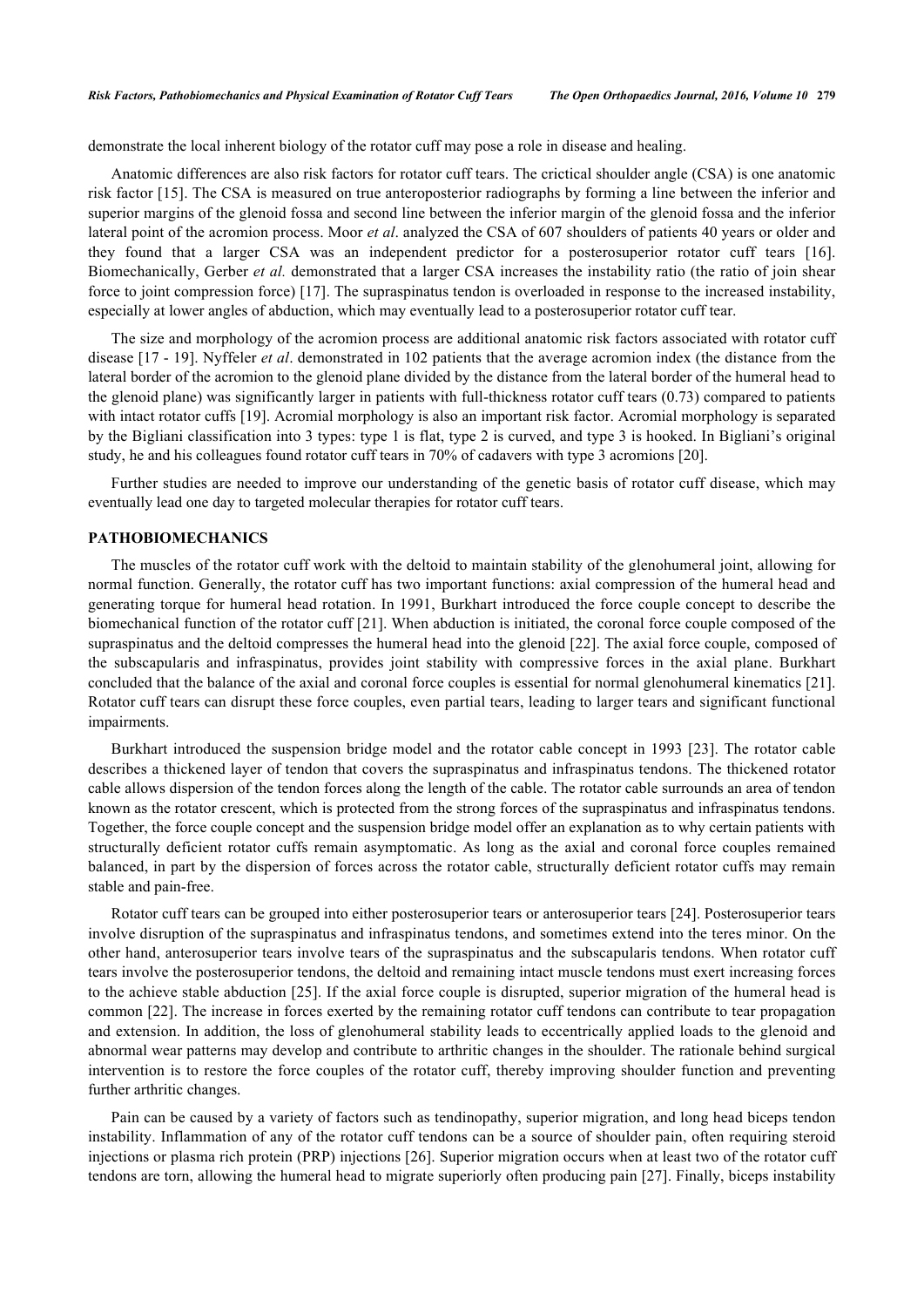is another cause of shoulder pain requiring surgical management. A systematic review by Creech *et al*. concluded that long head of the biceps pain was a common indication for biceps tenodesis [[28\]](#page-7-11).

## **PHYSICAL EXAMINATION**

Physical examination is a pivotal component in assessing patients presenting with potential rotator cuff pathology. The shoulder examination can be helpful in refining the initial differential diagnoses from the patient history. While no one physical examination maneuver is completely accurate, in combination, multiple maneuvers increase in sensitivity and specificity.

Range of motion (ROM) is an important component of the physical examination. By comparing the extent of motion bilaterally, the clinician is able to appreciate side-to-side differences, which may indicate anterosuperior or posterosuperior rotator cuff tears. Additionally, muscle strength testing can isolate the injury to the anterosuperior rotator cuff in cases of internal rotational and abduction weakness or the posterosuperior rotator cuff in cases of external rotational and abduction weakness.

Subacromial impingement presents similarly to patients with true rotator cuff tears, often complaining of anterosuperior pain and weakness. Many studies have argued that subacromial impingement, along with subcoracoid impingement, and internal impingement may progress to rotator cuff tears, especially under continual stress [\[29](#page-7-12) - [31\]](#page-7-13). Physical examination maneuvers such as the Neer Impingement sign and the Hawkins-Kennedy test are useful techniques for determining whether impingement is present. However, these techniques are not useful in determining whether the injury is a true rotator cuff tear rather than just impingement.

Specific provocative physical examination maneuvers have been developed to assess whether a rotator cuff tear is present and to determine its location. These tests serve to differentiate rotator cuff tear pathology from impingement or other pathology that might present similarly. As with other physical examination maneuvers, the sensitivity and specificity varies, but improves in combination. Each maneuver should be a component of the overall assessment of the patient's shoulder injury. Table **[1](#page-3-0)** summarizes the sensitivities and specificities of physical examination maneuvers for detecting specific rotator cuff muscle tears.

|                    |                               |                 | Patients (n) | Sensitivity (%) | Specificity (%) |
|--------------------|-------------------------------|-----------------|--------------|-----------------|-----------------|
| Supraspinatus      | Rent Test                     | Wolf et al.     | 109          | 95.7            | 96.8            |
|                    |                               | Lyons et al.    | 42           | 91              | 75              |
|                    |                               |                 |              |                 |                 |
|                    | Jobe Test                     | Park et al.     | 215          | 52.6            | 82.4            |
|                    |                               | Litaker et al.  | 448          | 64              | 65              |
|                    |                               | Itoi et al.     | 143          | 89              | 98              |
|                    |                               |                 |              |                 |                 |
|                    | Drop Arm Sign                 | Park et al.     | 215          | 35              | 88              |
|                    |                               | Murell et al.   | 400          | 10              | 98              |
|                    |                               |                 |              |                 |                 |
| Infraspinatus      | External Rotation Lag<br>Sign | Castoldi et al. | 401          | 97              | 93              |
|                    |                               |                 |              |                 |                 |
| Subscapularis      | <b>Belly-Press Test</b>       | Bartsch et al.  | 50           | 86              | 91              |
|                    |                               |                 |              |                 |                 |
|                    | List-Off Test                 | Bartsch et al.  | 50           | 40              | 79              |
|                    |                               |                 |              |                 |                 |
|                    | Bear Hug Test                 | Yoon et al.     | 312          | 19              | 91              |
|                    |                               | Barth et al.    | 58           | 60              | 91.7            |
|                    |                               |                 |              |                 |                 |
|                    | Hornblower's Sign             | Walch et al.    | 54           | 94              | 100             |
| <b>Teres Minor</b> |                               |                 |              |                 |                 |
|                    | External Rotation Lag<br>Sign | Collin et al.   | 100          | 100             | 92              |

<span id="page-3-0"></span>**Table 1. Summary of sensitivities and specificities of physical examination maneuves for detecting specific rotator cuff muscle tears.**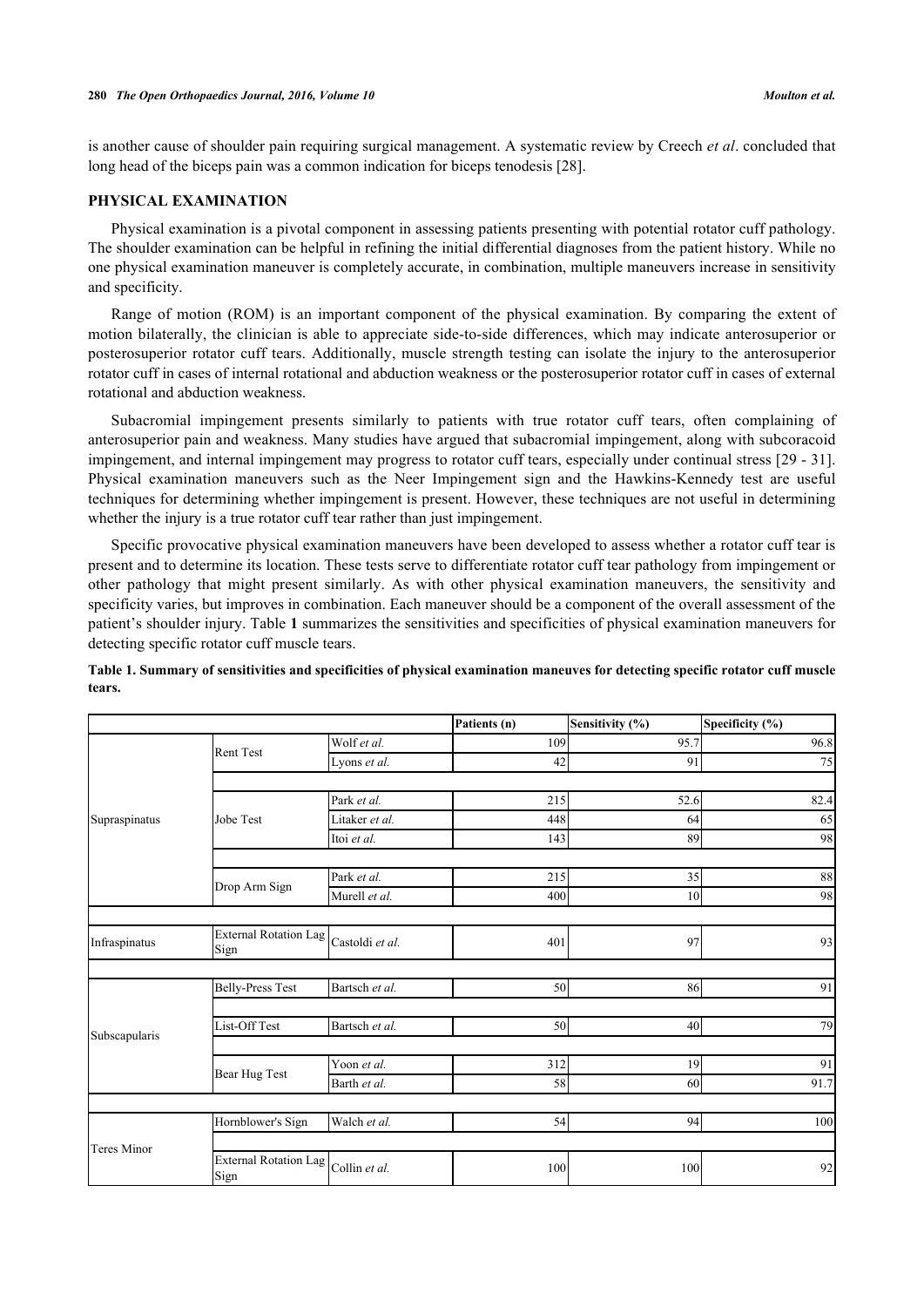## **Supraspinatus**

Supraspinatus rotator cuff tears are assessed with three physical examination maneuvers: the rent test, the Jobe test, and the drop arm sign. The rent test, originally described in 1934 by Codman, involves palpating the anterior insertion of the greater tuberosity to detect any crepitus, corresponding to supraspinatus deficiencies. With the patient's arm at his or her side in neutral position, the anterior portion of the supraspinatus insertion on the greater tuberosity is located under the anterolateral acromion just lateral to the coracoacromial ligament. The patient's arm is then moved through a range of internal and external rotation with slight abduction and extension. The few studies investigating the accuracy of the rent test have reported good results. Wolf *et al*. reported the rent test had a 95.7% sensitivity and 96.8% specificity for diagnosing full thickness rotator cuff tears in 109 consecutive patients [[32](#page-7-14)]. Lyons *et al*. reported a 91% sensitivity and a 75% specificity for diagnosing rotator cuff tears in 42 patients [[33](#page-7-15)]. Both studies concluded that the rent test was overall beneficial in diagnosing rotator cuff tears.

The Jobe test is an additional maneuver, which assesses for asymmetric supraspinatus weakness against resistance. Both arms of the patient are passively placed in 90° of abduction in the scapular plane with both thumbs facing downwards, the so called "empty can" position. The examiner then places an equal downward force on both forearms, while the patient resists. Differences in resistance strength are appreciated between the two arms. A level I study by Park *et al*. reported that the Jobe test had a 52.6% sensitivity and a 82.4% specificity for diagnosing full-thickness rotator cuff tears in 215 patients [[34\]](#page-7-16). Additionally, they reported that the Jobe test had a 32.1% sensitivity and a 67.8% specificity for diagnosing partial-thickness rotator cuff tears in 72 patients. Litaker *et al*. investigated the accuracy of the Jobe test for diagnosing rotator cuff tears compared to arthrography in older patients [[35](#page-7-17)]. They reported that in 448 consecutive patients with suspected rotator cuff tears, the Jobe test had a 64% sensitivity and a 65% specificity for diagnosing a full or partial thickness rotator cuff tear. Finally, Itoi *et al*. investigated the accuracy of the Jobe test compared to magnetic resonance imaging (MRI) for diagnosing a torn supraspinatus tendon [[36\]](#page-8-0). They reported that in 143 shoulders, the Jobe test had a 89% sensitivity and a 98% specificity for diagnosing supraspinatus tears. Additionally, they noted that the Jobe test was more accurate when assessing weakness rather than pain. The sensitivity and specificity reported by Itoi *et al*. [\[36](#page-8-0)] differs tremendously from the sensitivity and specificity reported by Park *et al*. [\[34](#page-7-16)] This may be due to differences in the number of patients and different diagnostic standards for calculating the accuracy of the Jobe test. Park *et al*. used arthroscopy as the diagnostic standard [\[34](#page-7-16)], while Itoi *et al.* used MRI [[36](#page-8-0)]. It is plausible that additional asymptomatic rotator cuff tears were missed on MRI, which could bias the results. Overall, these studies demonstrate that the Jobe test has a wide range of accuracy; hence it is most useful in conjunction with other physical examination maneuvers.

The drop arm sign is an indication of a massive posterosuperior rotator cuff tear. The patient is asked to abduct and hold his or her arm at 90°. Patients unable to keep their arms abducted and resist the force of gravity often have a massive posterosuperior rotator cuff tear. Park *et al*. reported that the drop arm sign had a 35% sensitivity and a 88% specificity for diagnosing full-thickness rotator cuff tears in 215 patients, and 14.3% sensitive and 78% specific for diagnosing partial-thickness rotator cuff tears [\[34](#page-7-16)]. Murell *et al*. reported similar results, they found the drop arm sign to be 10% sensitive and 98% specific in 400 patients [\[37](#page-8-1)]. Additionally, they reported that a rotator cuff tear was present in 98% of cases when combining a positive drop arm sign with notable impingement and external rotational weakness.

## **Infraspinatus**

External rotational deficits indicating infraspinatus injuries can be observed during general strength testing. However, often, external rotational strength testing will elicit pain and guarding. The external rotation lag sign tests for posterosuperior cuff tears without evoking pain from strength testing. The patient's elbow is flexed to 90° with the arm left at his or her side. The arm is then passively moved to  $20^{\circ}$ -30° of external rotation. The inability to maintain the arm in the externally rotated position is an indication of posterosuperior cuff deficiency. The amount of internal rotational movement is noted. Castoldi *et al*. investigated the diagnostic accuracy of the external rotation lag sign in cases of isolated full-thickness supraspinatus tears, combined supraspinatus and infraspinatus full-thickness tears and combined supraspinatus, infraspinatus and teres minor full-thickness tears [[38](#page-8-2)]. They reported that the sensitivity significantly increased, while the specificity slightly decreased in cases of combined posterosuperior rotator cuff tears (97% sensitivity, 93% specificity) compared to isolated supraspinatus tears (56% sensitivity, 98% specificity) (Table **[1](#page-3-0)**). While the specificity was marginally higher (5%) for diagnosing isolated supraspinatus tears, the increase in sensitivity (41%) for diagnosing combined supraspinatus and infraspinatus tears is far more significant.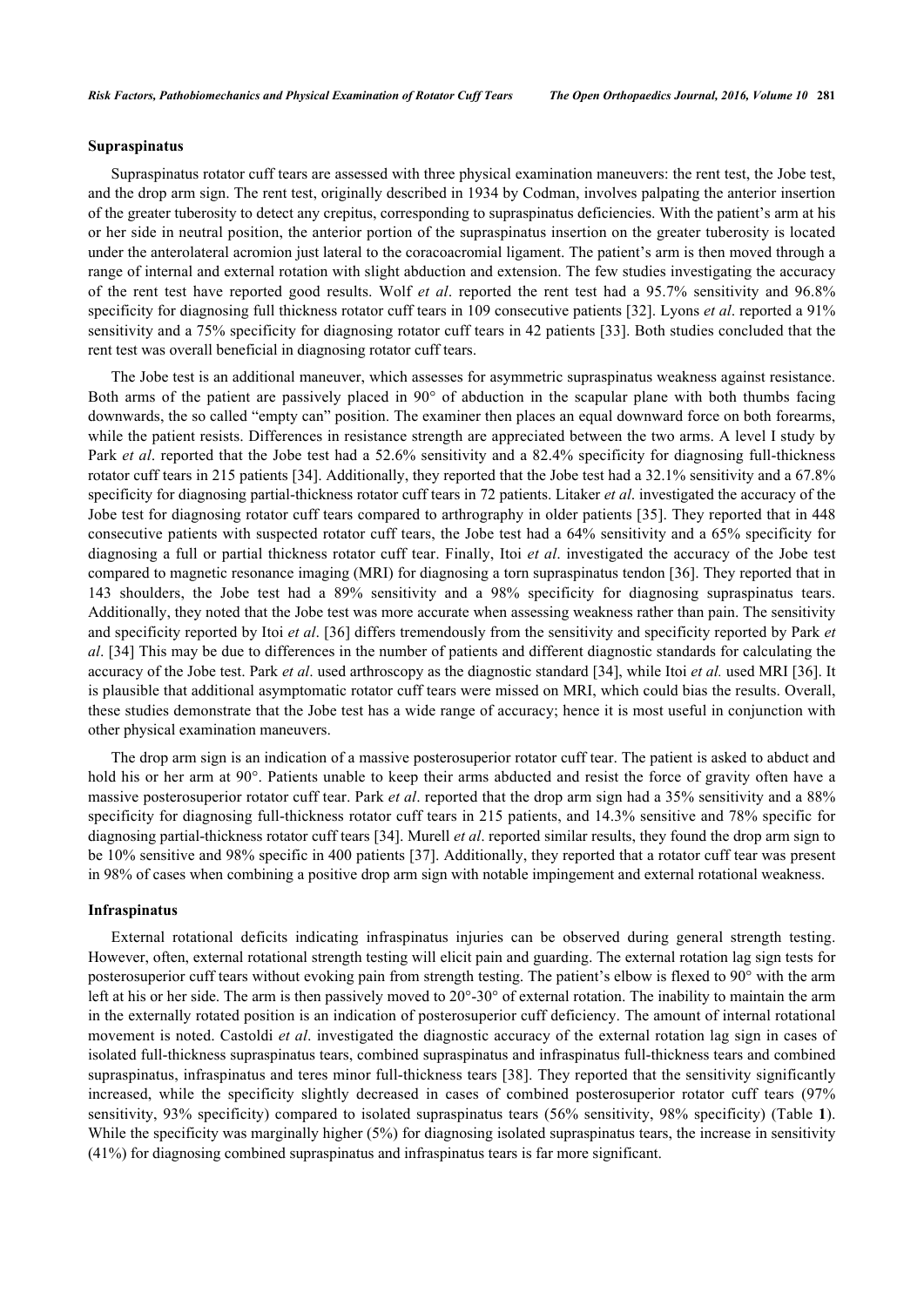#### **Subscapularis**

Subscapularis injury can be first noted by internal rotation weakness during muscle strength testing. Additional maneuvers specific to the subscapularis include the Belly-Press test, the Lift-off test and the Bear Hug test. The Belly-Press test involves the patient pressing down on his or her abdomen equally with both hands, with the elbows pointed laterally. In cases of subscapularis deficiency, the patient's elbow on the affected side will move posteriorly as ancillary musculature is recruited. The Lift-off test is another maneuver commonly used to investigate subscapularis injuries. The dorsal aspect of the patient's hand is placed on the lumbar spine and then passively lifted off the spine. When a patient is unable to maintain the position as his or her hand falls back to the spine, is considered a positive sign. Additionally a modified Lift-off test may be performed in the same position while the patient is asked to press against the clinician's hand. The amount of internal rotational resistance is compared to the unaffected side. Bartsch *et al*. investigated the diagnostic accuracy of an array of physical examination maneuvers for diagnosing subscapularis lesions [\[39](#page-8-3)]. They reported that the Belly-press test had the greatest sensitivity and specificity (86% and 91%), while the Lift-off test had much lower sensitivity and specificity (40% and 79%). One explanation for the lower diagnostic accuracy of the Liftoff test is recruitment of surrounding musculature. An electromyographic study demonstrated that the Lift-off test was unable to isolate the subscapularis musculature from the teres major, latissimus dorsi, posterior deltoid, or rhomboid muscles [[40\]](#page-8-4). Additionally, patients were able to perform the Lift-off test in subscapularis deficient states.

The Bear Hug test is an additional maneuver targeting potential subscapularis lesions [\[41](#page-8-5), [42\]](#page-8-6). The patient places the palmar side of his or her hand of the affected arm on the contralateral acromioclavicular (AC) joint. The patient is asked to press down on the AC joint while keeping his or her elbow at the same height as his or her shoulder. A positive sign is considered when the patient is unable to maintain the elbow in line with the shoulder. Yoon *et al*. reported that the Bear Hug test had a 19% sensitivity and a 91% specificity for diagnosing full or partial thickness subscapularis tears in 312 patients who underwent subsequent shoulder arthroscopy[[41\]](#page-8-5). Contrastingly, Barth *et al*. reported a 60% sensitivity and a 91.7% specificity in 58 patients who underwent subsequent arthroscopy[[42](#page-8-6)]. While diagnostic accuracy differed between the two studies, both studies found the Bear Hug test to be highly specific and less sensitive. The Bear Hug test may be useful in cases where other tests are equivocal.

#### **Teres Minor**

Teres minor injuries are rarely isolated and are often an inferior extension of a posterosuperior rotator cuff tear. Rotator cuff tears involving the teres minor can be identified using the Hornblower's sign. The Hornblower's sign involves placing the injured arm in 90° of abduction in the scapular plane. The patient then maximally externally rotates his or her arm with the elbow flexed to 90°. Patients with teres minor injuries will be unable to maintain the position and the injured arm will revert to an internally rotated position. Because most patients with teres minor injuries present with concurrent posterosuperior cuff tears, it may be necessary to provide abduction support beneath the elbow while performing the maneuver. Walch *et al*. found the Hornblower's sign had a 94% sensitivity and 100% specificity for diagnosing rotator cuff tears involving the teres minor in 54 patients [[43\]](#page-8-7). However, Collin *et al*. found that an external rotation lag sign greater than  $40^{\circ}$  was the most sensitive (100%) and specific (92%) for diagnosing teres minor lesions [\[44](#page-8-8)].

While reported diagnostic accuracies for specific physical examination maneuvers vary between studies, the most important conclusion is that specific maneuvers are an important component of the workup for rotator cuff tears. Furthermore, performing a series of specific maneuvers increases the overall diagnostic accuracy.

#### **CONCLUSION**

Rotator cuff tears are common, with many known risk factors. Older patients and those who perform strenuous overhead labor are at increased risk of injury. Furthermore, new research has demonstrated that certain genetic polymorphisms and anatomic bony configurations may also be risk factors. The critical shoulder angle is one important anatomic measure that may be modifiable when treating patients with rotator cuff tears. The rotator cuff serves to axially compress the humeral head in the glenohumeral joint and provide rotational motion. Functionally relevant injuries result when the force couples become unbalanced. Pain can be caused by a variety of factors such as tendinopathy, edge instability, superior migration, and long head biceps tendon instability. Specific physical examination maneuvers are an important part of the workup for any potential tear. The location of tear can be determined fairly accurately with a combined series of maneuvers.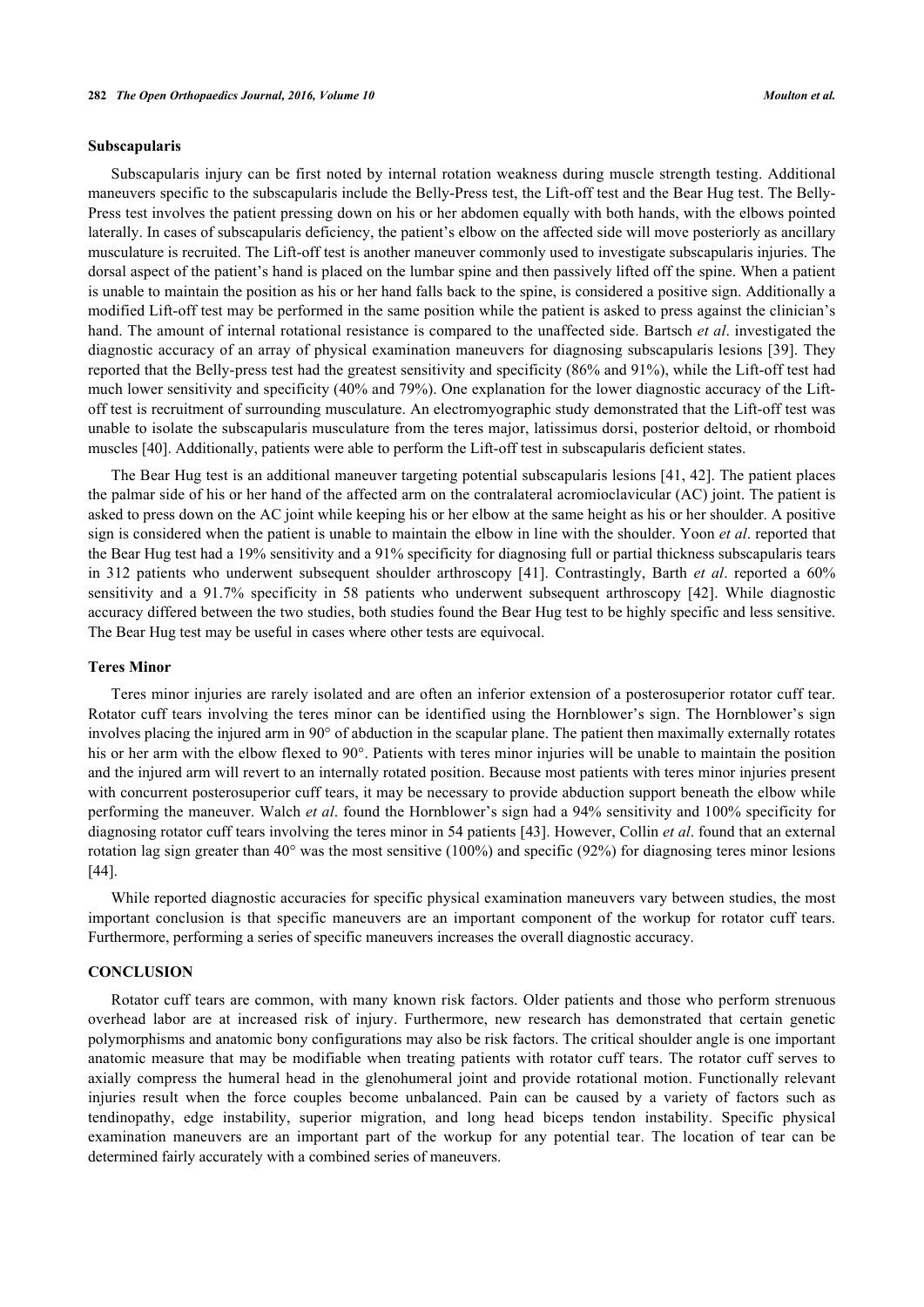## **CONFLICT OF INTEREST**

This research was supported by the Steadman Philippon Research Institute. The Institute receives research support from the following entities: Smith & Nephew Endoscopy, Inc.; Arthrex, Inc.; Siemens Medical Solutions USA, Inc.; Ossur Americas, Inc.; Opedix, Inc. This work was not supported directly by outside funding or grants. Dr. Peter J. Millett has received from Arthrex something of value (exceeding the equivalent of US\$500) not related to this manuscript or research. He is a consultant and receives payments from Arthrex and has stock options in GameReady and Vumedi. Dr. Maximilian Petri had his research position at the Steadman Philippon Research institute funded by Arthrex. The other authors receive support from the Steadman Philippon Research Institute.

#### **ACKNOWLEDGEMENTS**

Declared none.

## **REFERENCES**

- <span id="page-6-0"></span>[1] Hsu J, Keener JD. Natural history of rotator cuff disease and implications on management. Oper Tech Orthop 2015; 25(1): 2-9. [\[http://dx.doi.org/10.1053/j.oto.2014.11.006](http://dx.doi.org/10.1053/j.oto.2014.11.006)] [PMID: [26726288\]](http://www.ncbi.nlm.nih.gov/pubmed/26726288)
- <span id="page-6-1"></span>[2] Tashjian RZ. Epidemiology, natural history, and indications for treatment of rotator cuff tears. Clin Sports Med 2012; 31(4): 589-604. [\[http://dx.doi.org/10.1016/j.csm.2012.07.001\]](http://dx.doi.org/10.1016/j.csm.2012.07.001) [PMID: [23040548](http://www.ncbi.nlm.nih.gov/pubmed/23040548)]
- <span id="page-6-2"></span>[3] Gomoll AH, Katz JN, Warner JJ, Millett PJ. Rotator cuff disorders: recognition and management among patients with shoulder pain. Arthritis Rheum 2004; 50(12): 3751-61. [\[http://dx.doi.org/10.1002/art.20668](http://dx.doi.org/10.1002/art.20668)] [PMID: [15593187\]](http://www.ncbi.nlm.nih.gov/pubmed/15593187)
- <span id="page-6-3"></span>[4] Bhatia S, Greenspoon JA, Horan MP, Warth RJ, Millett PJ. Two-year outcomes after arthroscopic rotator cuff repair in recreational athletes older than 70 years. Am J Sports Med 2015; 43(7): 1737-42.
- [\[http://dx.doi.org/10.1177/0363546515577623\]](http://dx.doi.org/10.1177/0363546515577623) [PMID: [25834140](http://www.ncbi.nlm.nih.gov/pubmed/25834140)]
- <span id="page-6-4"></span>[5] Fehringer EV, Sun J, VanOeveren LS, Keller BK, Matsen FA III. Full-thickness rotator cuff tear prevalence and correlation with function and co-morbidities in patients sixty-five years and older. J Shoulder Elbow Surg 2008; 17(6): 881-5. [\[http://dx.doi.org/10.1016/j.jse.2008.05.039\]](http://dx.doi.org/10.1016/j.jse.2008.05.039) [PMID: [18774738](http://www.ncbi.nlm.nih.gov/pubmed/18774738)]
- <span id="page-6-5"></span>[6] Yamaguchi K, Ditsios K, Middleton WD, Hildebolt CF, Galatz LM, Teefey SA. The demographic and morphological features of rotator cuff disease. A comparison of asymptomatic and symptomatic shoulders. J Bone Joint Surg Am 2006; 88(8): 1699-704. [\[http://dx.doi.org/10.2106/JBJS.E.00835\]](http://dx.doi.org/10.2106/JBJS.E.00835) [PMID: [16882890](http://www.ncbi.nlm.nih.gov/pubmed/16882890)]
- <span id="page-6-6"></span>[7] Tempelhof S, Rupp S, Seil R. Age-related prevalence of rotator cuff tears in asymptomatic shoulders. J Shoulder Elbow Surg 1999; 8(4): 296-9.

[\[http://dx.doi.org/10.1016/S1058-2746\(99\)90148-9\]](http://dx.doi.org/10.1016/S1058-2746(99)90148-9) [PMID: [10471998](http://www.ncbi.nlm.nih.gov/pubmed/10471998)]

- <span id="page-6-7"></span>[8] Moosmayer S, Tariq R, Stiris M, Smith HJ. The natural history of asymptomatic rotator cuff tears: a three-year follow-up of fifty cases. J Bone Joint Surg Am 2013; 95(14): 1249-55. [\[http://dx.doi.org/10.2106/JBJS.L.00185\]](http://dx.doi.org/10.2106/JBJS.L.00185) [PMID: [23864172](http://www.ncbi.nlm.nih.gov/pubmed/23864172)]
- <span id="page-6-9"></span>[9] Mall NA, Kim HM, Keener JD, *et al.* Symptomatic progression of asymptomatic rotator cuff tears: a prospective study of clinical and sonographic variables. J Bone Joint Surg Am 2010; 92(16): 2623-33. [\[http://dx.doi.org/10.2106/JBJS.I.00506](http://dx.doi.org/10.2106/JBJS.I.00506)] [PMID: [21084574](http://www.ncbi.nlm.nih.gov/pubmed/21084574)]
- <span id="page-6-10"></span>[10] Keener JD, Galatz LM, Teefey SA, *et al.* A prospective evaluation of survivorship of asymptomatic degenerative rotator cuff tears. J Bone Joint Surg Am 2015; 97(2): 89-98. [\[http://dx.doi.org/10.2106/JBJS.N.00099\]](http://dx.doi.org/10.2106/JBJS.N.00099) [PMID: [25609434](http://www.ncbi.nlm.nih.gov/pubmed/25609434)]
- <span id="page-6-8"></span>[11] Namdari S, Donegan RP, Chamberlain AM, Galatz LM, Yamaguchi K, Keener JD. Factors affecting outcome after structural failure of repaired rotator cuff tears. J Bone Joint Surg Am 2014; 96(2): 99-105. [\[http://dx.doi.org/10.2106/JBJS.M.00551\]](http://dx.doi.org/10.2106/JBJS.M.00551) [PMID: [24430408](http://www.ncbi.nlm.nih.gov/pubmed/24430408)]
- <span id="page-6-11"></span>[12] Gwilym SE, Watkins B, Cooper CD, *et al.* Genetic influences in the progression of tears of the rotator cuff. J Bone Joint Surg Br 2009; 91(7): 915-7. [\[http://dx.doi.org/10.1302/0301-620X.91B7.22353\]](http://dx.doi.org/10.1302/0301-620X.91B7.22353) [PMID: [19567856](http://www.ncbi.nlm.nih.gov/pubmed/19567856)]
- <span id="page-6-13"></span>[13] Harvie P, Ostlere SJ, Teh J, *et al.* Genetic influences in the aetiology of tears of the rotator cuff. Sibling risk of a full-thickness tear. J Bone Joint Surg Br 2004; 86(5): 696-700. [\[http://dx.doi.org/10.1302/0301-620X.86B5.14747\]](http://dx.doi.org/10.1302/0301-620X.86B5.14747) [PMID: [15274266](http://www.ncbi.nlm.nih.gov/pubmed/15274266)]
- <span id="page-6-12"></span>[14] Motta GdaR, Amaral MV, Rezende E, *et al.* Evidence of genetic variations associated with rotator cuff disease. J Shoulder Elbow Surg 2014; 23(2): 227-35.

[\[http://dx.doi.org/10.1016/j.jse.2013.07.053\]](http://dx.doi.org/10.1016/j.jse.2013.07.053) [PMID: [24129055](http://www.ncbi.nlm.nih.gov/pubmed/24129055)]

<span id="page-6-14"></span>[15] Spiegl UJ, Horan MP, Smith SW, Ho CP, Millett PJ. The critical shoulder angle is associated with rotator cuff tears and shoulder osteoarthritis and is better assessed with radiographs over MRI. Knee Surg Sports Traumatol Arthrosc 2015. [Epub ahead of print]. [\[http://dx.doi.org/10.1007/s00167-015-3587-7\]](http://dx.doi.org/10.1007/s00167-015-3587-7) [PMID: [25820655](http://www.ncbi.nlm.nih.gov/pubmed/25820655)]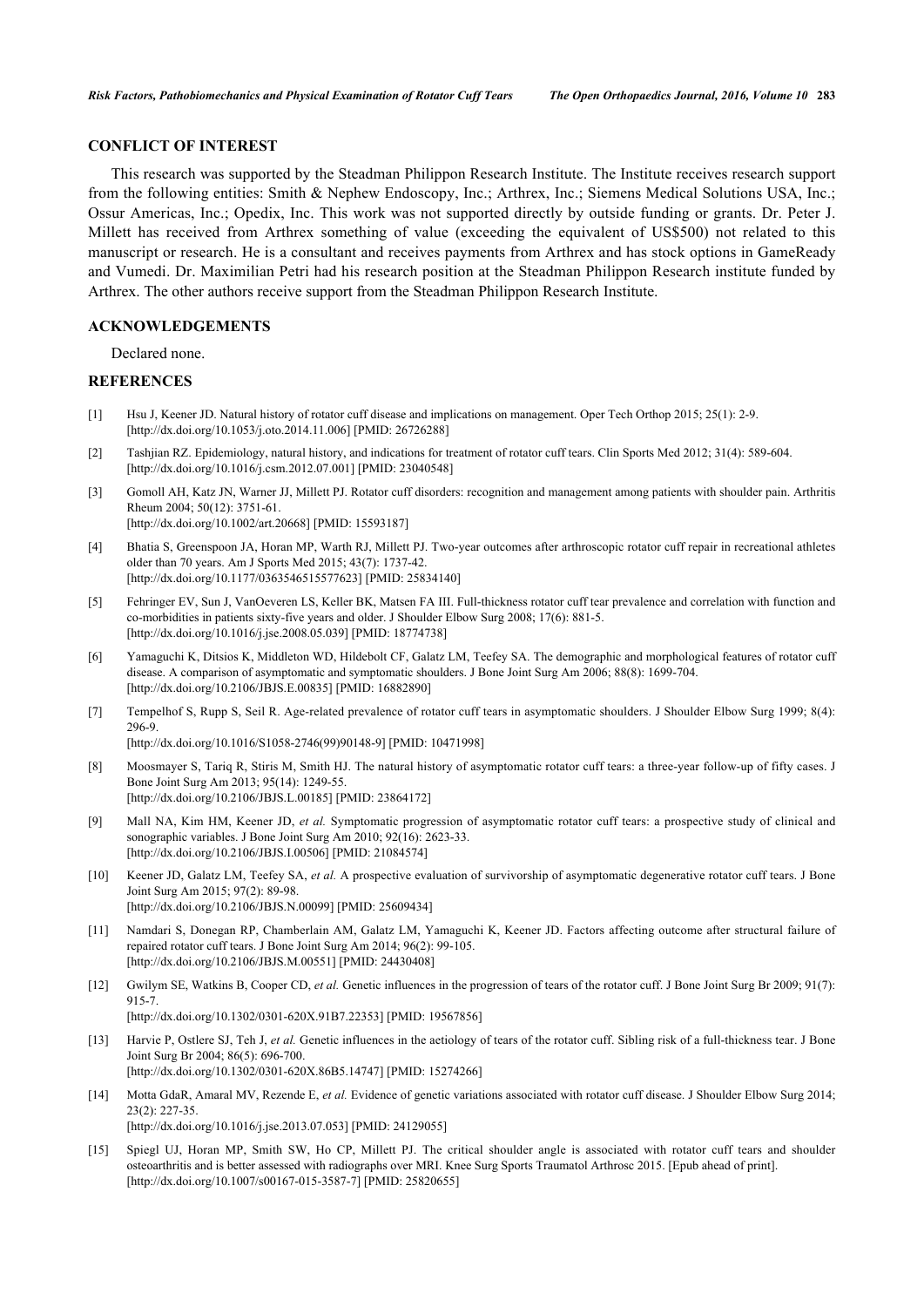- <span id="page-7-0"></span>[16] Moor BK, Röthlisberger M, Müller DA, *et al.* Age, trauma and the critical shoulder angle accurately predict supraspinatus tendon tears. Orthop Traumatol Surg Res 2014; 100(5): 489-94. [\[http://dx.doi.org/10.1016/j.otsr.2014.03.022](http://dx.doi.org/10.1016/j.otsr.2014.03.022)] [PMID: [25012397\]](http://www.ncbi.nlm.nih.gov/pubmed/25012397)
- <span id="page-7-1"></span>[17] Gerber C, Snedeker JG, Baumgartner D, Viehöfer AF. Supraspinatus tendon load during abduction is dependent on the size of the critical shoulder angle: A biomechanical analysis. J Orthop Res 2014; 32(7): 952-7. [\[http://dx.doi.org/10.1002/jor.22621\]](http://dx.doi.org/10.1002/jor.22621) [PMID: [24700399](http://www.ncbi.nlm.nih.gov/pubmed/24700399)]
- [18] Ames JB, Horan MP, Van der Meijden OA, Leake MJ, Millett PJ. Association between acromial index and outcomes following arthroscopic repair of full-thickness rotator cuff tears. J Bone Joint Surg Am 2012; 94(20): 1862-9. [\[http://dx.doi.org/10.2106/JBJS.K.01500\]](http://dx.doi.org/10.2106/JBJS.K.01500) [PMID: [23079878](http://www.ncbi.nlm.nih.gov/pubmed/23079878)]
- <span id="page-7-2"></span>[19] Nyffeler RW, Werner CM, Sukthankar A, Schmid MR, Gerber C. Association of a large lateral extension of the acromion with rotator cuff tears. J Bone Joint Surg Am 2006; 88(4): 800-5. [\[http://dx.doi.org/10.2106/JBJS.D.03042\]](http://dx.doi.org/10.2106/JBJS.D.03042) [PMID: [16595470](http://www.ncbi.nlm.nih.gov/pubmed/16595470)]
- <span id="page-7-3"></span>[20] Gill TJ, McIrvin E, Kocher MS, Homa K, Mair SD, Hawkins RJ. The relative importance of acromial morphology and age with respect to rotator cuff pathology. J Shoulder Elbow Surg 2002; 11(4): 327-30. [\[http://dx.doi.org/10.1067/mse.2002.124425\]](http://dx.doi.org/10.1067/mse.2002.124425) [PMID: [12195249](http://www.ncbi.nlm.nih.gov/pubmed/12195249)]
- <span id="page-7-4"></span>[21] Burkhart SS. Arthroscopic treatment of massive rotator cuff tears. Clinical results and biomechanical rationale. Clin Orthop Relat Res 1991;  $(267)$ : 45-56. [PMID: [2044292\]](http://www.ncbi.nlm.nih.gov/pubmed/2044292)
- <span id="page-7-5"></span>[22] Warner JJ, Higgins L, Parsons IM IV, Dowdy P. Diagnosis and treatment of anterosuperior rotator cuff tears. J Shoulder Elbow Surg 2001; 10(1): 37-46. [\[http://dx.doi.org/10.1067/mse.2001.112022\]](http://dx.doi.org/10.1067/mse.2001.112022) [PMID: [11182734](http://www.ncbi.nlm.nih.gov/pubmed/11182734)]
- <span id="page-7-6"></span>[23] Parsons IM, Apreleva M, Fu FH, Woo SL. The effect of rotator cuff tears on reaction forces at the glenohumeral joint. J Orthop Res 2002; 20(3): 439-46. [\[http://dx.doi.org/10.1016/S0736-0266\(01\)00137-1\]](http://dx.doi.org/10.1016/S0736-0266(01)00137-1) [PMID: [12038616](http://www.ncbi.nlm.nih.gov/pubmed/12038616)]
- <span id="page-7-7"></span>[24] Burkhart SS. Arthroscopic debridement and decompression for selected rotator cuff tears. Clinical results, pathomechanics, and patient selection based on biomechanical parameters. Orthop Clin North Am 1993; 24(1): 111-23. [PMID: [8421604\]](http://www.ncbi.nlm.nih.gov/pubmed/8421604)
- <span id="page-7-8"></span>[25] Hansen ML, Otis JC, Johnson JS, Cordasco FA, Craig EV, Warren RF. Biomechanics of massive rotator cuff tears: implications for treatment. J Bone Joint Surg Am 2008; 90(2): 316-25. [\[http://dx.doi.org/10.2106/JBJS.F.00880](http://dx.doi.org/10.2106/JBJS.F.00880)] [PMID: [18245591\]](http://www.ncbi.nlm.nih.gov/pubmed/18245591)
- <span id="page-7-9"></span>[26] von Wehren L, Blanke F, Todorov A, Heisterbach P, Sailer J, Majewski M. The effect of subacromial injections of autologous conditioned plasma *versus* cortisone for the treatment of symptomatic partial rotator cuff tears. Knee Surg Sports Traumatol Arthrosc 2015. [Epub ahead of print]. [\[http://dx.doi.org/10.1007/s00167-015-3651-3\]](http://dx.doi.org/10.1007/s00167-015-3651-3) [PMID: [26017742](http://www.ncbi.nlm.nih.gov/pubmed/26017742)]
- <span id="page-7-10"></span>[27] Keener JD, Wei AS, Kim HM, Steger-May K, Yamaguchi K. Proximal humeral migration in shoulders with symptomatic and asymptomatic rotator cuff tears. J Bone Joint Surg Am 2009; 91(6): 1405-13. [\[http://dx.doi.org/10.2106/JBJS.H.00854\]](http://dx.doi.org/10.2106/JBJS.H.00854) [PMID: [19487518](http://www.ncbi.nlm.nih.gov/pubmed/19487518)]
- <span id="page-7-11"></span>[28] Creech MJ, Yeung M, Denkers M, Simunovic N, Athwal GS, Ayeni OR. Surgical indications for long head biceps tenodesis: a systematic review. Knee Surg Sports Traumatol Arthrosc 2014. [Epub ahead of print]. [\[http://dx.doi.org/10.1007/s00167-014-3383-9\]](http://dx.doi.org/10.1007/s00167-014-3383-9) [PMID: [25416963](http://www.ncbi.nlm.nih.gov/pubmed/25416963)]
- <span id="page-7-12"></span>[29] Neer CS II. Impingement lesions. Clin Orthop Relat Res 1983; (173): 70-7. [PMID: [6825348\]](http://www.ncbi.nlm.nih.gov/pubmed/6825348)
- [30] Tyson LL, Crues JV III. Pathogenesis of rotator cuff disorders. Magnetic resonance imaging characteristics. Magn Reson Imaging Clin N Am 1993; 1(1): 37-46. [PMID: [7584213\]](http://www.ncbi.nlm.nih.gov/pubmed/7584213)
- <span id="page-7-13"></span>[31] Hyvönen P, Lohi S, Jalovaara P. Open acromioplasty does not prevent the progression of an impingement syndrome to a tear. Nine-year follow-up of 96 cases. J Bone Joint Surg Br 1998; 80(5): 813-6. [\[http://dx.doi.org/10.1302/0301-620X.80B5.8533\]](http://dx.doi.org/10.1302/0301-620X.80B5.8533) [PMID: [9768891](http://www.ncbi.nlm.nih.gov/pubmed/9768891)]
- <span id="page-7-14"></span>[32] Wolf EM, Agrawal V. Transdeltoid palpation (the rent test) in the diagnosis of rotator cuff tears. J Shoulder Elbow Surg 2001; 10(5): 470-3. [\[http://dx.doi.org/10.1067/mse.2001.117126\]](http://dx.doi.org/10.1067/mse.2001.117126) [PMID: [11641706](http://www.ncbi.nlm.nih.gov/pubmed/11641706)]
- <span id="page-7-15"></span>[33] Lyons AR, Tomlinson JE. Clinical diagnosis of tears of the rotator cuff. J Bone Joint Surg Br 1992; 74(3): 414-5. [PMID: [1587891\]](http://www.ncbi.nlm.nih.gov/pubmed/1587891)
- <span id="page-7-16"></span>[34] Park HB, Yokota A, Gill HS, El Rassi G, McFarland EG. Diagnostic accuracy of clinical tests for the different degrees of subacromial impingement syndrome. J Bone Joint Surg Am 2005; 87(7): 1446-55. [\[http://dx.doi.org/10.2106/JBJS.D.02335\]](http://dx.doi.org/10.2106/JBJS.D.02335) [PMID: [15995110](http://www.ncbi.nlm.nih.gov/pubmed/15995110)]
- <span id="page-7-17"></span>[35] Litaker D, Pioro M, El Bilbeisi H, Brems J. Returning to the bedside: using the history and physical examination to identify rotator cuff tears. J Am Geriatr Soc 2000; 48(12): 1633-7.